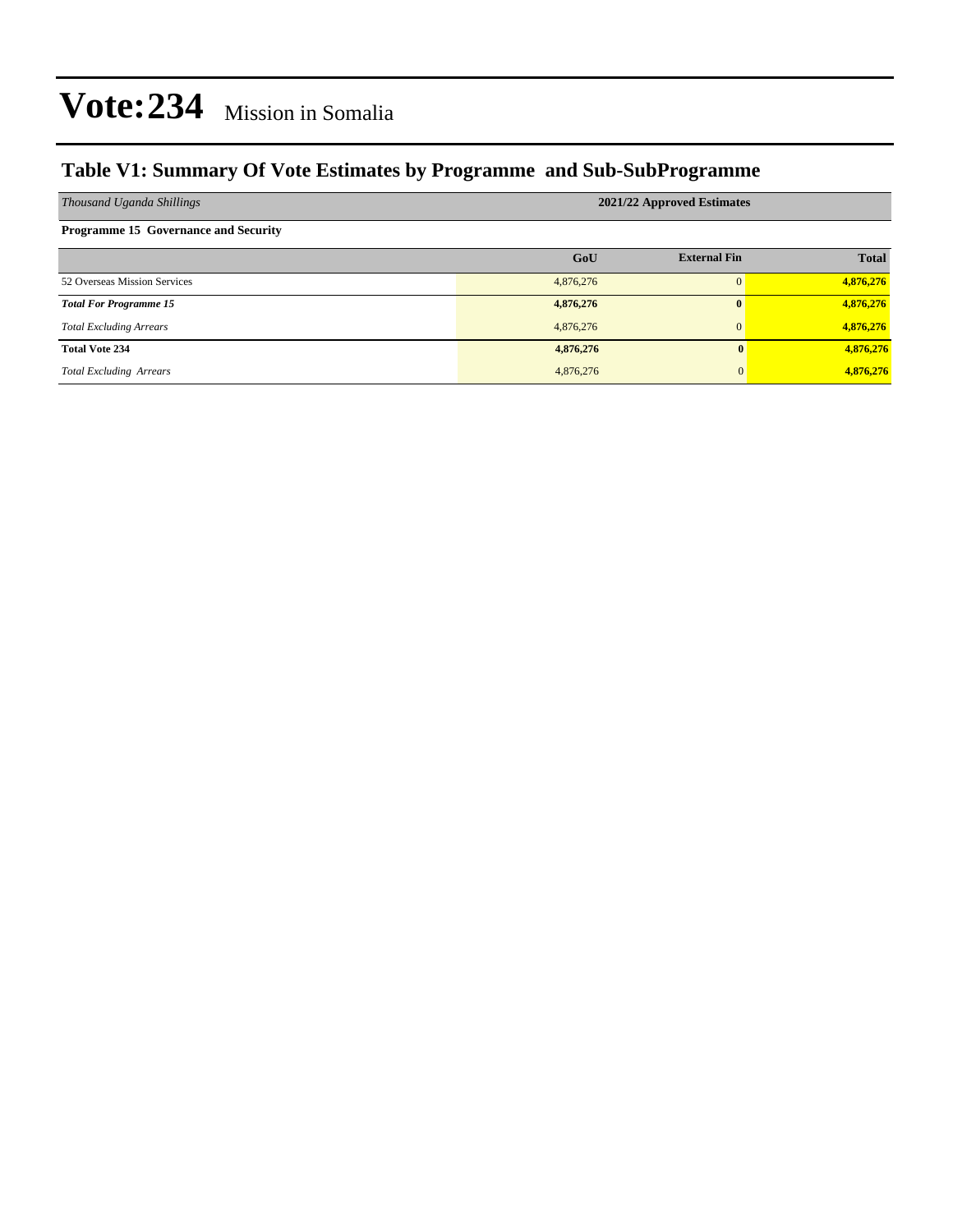### **Table V2: Summary Of Vote Estimates by Sub-SubProgramme,Department and Project**

| Thousand Uganda Shillings                                                 | 2020/21 Approved Budget<br>2021/22 Approved Estimates |                     |                  |              |             |                               |              |
|---------------------------------------------------------------------------|-------------------------------------------------------|---------------------|------------------|--------------|-------------|-------------------------------|--------------|
| <b>Sub-SubProgramme 52 Overseas Mission Services</b>                      |                                                       |                     |                  |              |             |                               |              |
| <b>Recurrent Budget Estimates</b>                                         | Wage                                                  | <b>Non-Wage</b>     | <b>AIA</b>       | <b>Total</b> | <b>Wage</b> | <b>Non-Wage</b>               | <b>Total</b> |
| 01 Headquarters Mogadishu                                                 | 134,406                                               | 2,741,870           | $\boldsymbol{0}$ | 2,876,276    | 134,406     | 2,741,870                     | 2,876,276    |
| <b>Total Recurrent Budget Estimates for Sub-</b><br><b>SubProgramme</b>   | 134,406                                               | 2,741,870           | $\bf{0}$         | 2,876,276    | 134,406     | 2,741,870                     | 2,876,276    |
| <b>Development Budget Estimates</b>                                       | <b>GoU Dev't</b>                                      | <b>External Fin</b> | <b>AIA</b>       | <b>Total</b> |             | <b>GoU Dev't External Fin</b> | <b>Total</b> |
| 1287 Strengthening Mission in Somalia                                     | 1,000,000                                             | $\mathbf{0}$        | $\mathbf{0}$     | 1,000,000    | $\Omega$    | $\overline{0}$                | $\mathbf{0}$ |
| 1714 Retooling of Mission in Mogadishu                                    | $\overline{0}$                                        | $\mathbf{0}$        | $\mathbf{0}$     | $\bf{0}$     | 2,000,000   | $\mathbf{0}$                  | 2,000,000    |
| <b>Total Development Budget Estimates for Sub-</b><br><b>SubProgramme</b> | 1,000,000                                             | $\bf{0}$            | $\bf{0}$         | 1,000,000    | 2,000,000   | $\bf{0}$                      | 2,000,000    |
|                                                                           | GoU                                                   | <b>External Fin</b> | <b>AIA</b>       | <b>Total</b> | GoU         | <b>External Fin</b>           | <b>Total</b> |
| <b>Total For Sub-SubProgramme 52</b>                                      | 3,876,276                                             | $\bf{0}$            | $\bf{0}$         | 3,876,276    | 4,876,276   | $\bf{0}$                      | 4,876,276    |
| <b>Total Excluding Arrears</b>                                            | 3,876,276                                             | $\mathbf{0}$        | $\mathbf{0}$     | 3,876,276    | 4,876,276   | $\overline{0}$                | 4,876,276    |
| <b>Total Vote 234</b>                                                     | 3,876,276                                             | $\bf{0}$            | $\bf{0}$         | 3,876,276    | 4,876,276   | $\bf{0}$                      | 4,876,276    |
| <b>Total Excluding Arrears</b>                                            | 3,876,276                                             | $\mathbf{0}$        | $\overline{0}$   | 3,876,276    | 4,876,276   | $\overline{0}$                | 4,876,276    |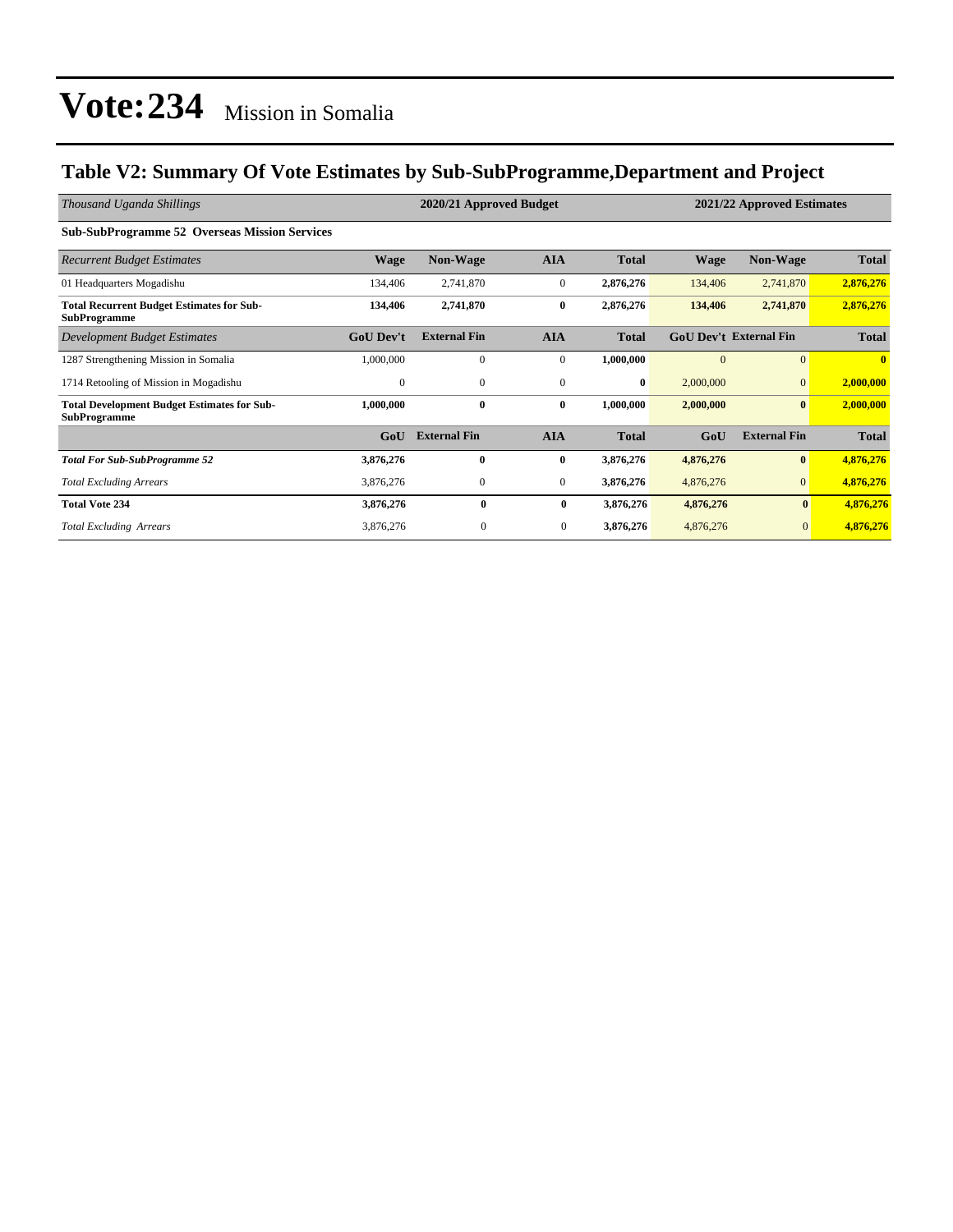### **Table V3: Summary Vote Estimates by Item**

| Thousand Uganda Shillings                                 | 2020/21 Approved Budget |                     |              |              | 2021/22 Approved Estimates |                     |              |  |
|-----------------------------------------------------------|-------------------------|---------------------|--------------|--------------|----------------------------|---------------------|--------------|--|
|                                                           | GoU                     | <b>External Fin</b> | <b>AIA</b>   | <b>Total</b> | GoU                        | <b>External Fin</b> | <b>Total</b> |  |
| <b>Employees, Goods and Services (Outputs Provided)</b>   | 2,876,276               | $\bf{0}$            | $\bf{0}$     | 2,876,276    | 2,876,276                  | $\bf{0}$            | 2,876,276    |  |
| 211103 Allowances (Inc. Casuals, Temporary)               | 1,379,430               | $\bf{0}$            | $\bf{0}$     | 1,379,430    | 1,379,430                  | $\bf{0}$            | 1,379,430    |  |
| 211105 Missions staff salaries                            | 134,406                 | $\bf{0}$            | $\bf{0}$     | 134,406      | 134,406                    | $\bf{0}$            | 134,406      |  |
| 213001 Medical expenses (To employees)                    | 117,818                 | $\bf{0}$            | 0            | 117,818      | 117,818                    | $\bf{0}$            | 117,818      |  |
| 221009 Welfare and Entertainment                          | 100,320                 | $\bf{0}$            | $\bf{0}$     | 100,320      | 100,320                    | $\bf{0}$            | 100,320      |  |
| 221011 Printing, Stationery, Photocopying and Binding     | 41,542                  | $\bf{0}$            | $\bf{0}$     | 41,542       | 41,542                     | $\bf{0}$            | 41,542       |  |
| 221012 Small Office Equipment                             | 9,120                   | $\bf{0}$            | $\bf{0}$     | 9,120        | 9,120                      | $\mathbf{0}$        | 9,120        |  |
| 222001 Telecommunications                                 | 25,080                  | $\bf{0}$            | $\bf{0}$     | 25,080       | 25,080                     | $\mathbf{0}$        | 25,080       |  |
| 222003 Information and communications technology<br>(ICT) | 54,720                  | $\bf{0}$            | $\bf{0}$     | 54,720       | 54,720                     | $\bf{0}$            | 54,720       |  |
| 223001 Property Expenses                                  | 22,800                  | $\bf{0}$            | $\bf{0}$     | 22,800       | 22,800                     | $\bf{0}$            | 22,800       |  |
| 223003 Rent – (Produced Assets) to private entities       | 136,800                 | $\bf{0}$            | $\bf{0}$     | 136,800      | 136,800                    | $\bf{0}$            | 136,800      |  |
| 223004 Guard and Security services                        | 310,080                 | $\bf{0}$            | 0            | 310,080      | 310,080                    | $\bf{0}$            | 310,080      |  |
| 223006 Water                                              | 6,840                   | $\bf{0}$            | $\bf{0}$     | 6,840        | 6,840                      | $\bf{0}$            | 6,840        |  |
| 226001 Insurances                                         | 212,800                 | $\bf{0}$            | 0            | 212,800      | 212,800                    | $\bf{0}$            | 212,800      |  |
| 227002 Travel abroad                                      | 133,000                 | $\bf{0}$            | $\bf{0}$     | 133,000      | 133,000                    | $\bf{0}$            | 133,000      |  |
| 227004 Fuel. Lubricants and Oils                          | 31,920                  | $\bf{0}$            | $\bf{0}$     | 31,920       | 31,920                     | $\bf{0}$            | 31,920       |  |
| 228001 Maintenance - Civil                                | 77,520                  | $\bf{0}$            | $\bf{0}$     | 77,520       | 77,520                     | $\mathbf{0}$        | 77,520       |  |
| 228002 Maintenance - Vehicles                             | 36,480                  | $\bf{0}$            | $\bf{0}$     | 36,480       | 36,480                     | $\mathbf{0}$        | 36,480       |  |
| 228004 Maintenance - Other                                | 45,600                  | $\bf{0}$            | $\bf{0}$     | 45,600       | 45,600                     | $\bf{0}$            | 45,600       |  |
| <b>Investment</b> (Capital Purchases)                     | 1,000,000               | $\bf{0}$            | $\bf{0}$     | 1,000,000    | 2,000,000                  | $\bf{0}$            | 2,000,000    |  |
| 312101 Non-Residential Buildings                          | 1,000,000               | $\bf{0}$            | $\bf{0}$     | 1,000,000    | 1,000,000                  | $\bf{0}$            | 1,000,000    |  |
| 312102 Residential Buildings                              | $\bf{0}$                | $\bf{0}$            | $\bf{0}$     | $\bf{0}$     | 1,000,000                  | $\bf{0}$            | 1,000,000    |  |
| <b>Grand Total Vote 234</b>                               | 3,876,276               | $\bf{0}$            | $\bf{0}$     | 3,876,276    | 4,876,276                  | $\bf{0}$            | 4,876,276    |  |
| <b>Total Excluding Arrears</b>                            | 3,876,276               | $\mathbf{0}$        | $\mathbf{0}$ | 3,876,276    | 4,876,276                  | $\mathbf{0}$        | 4,876,276    |  |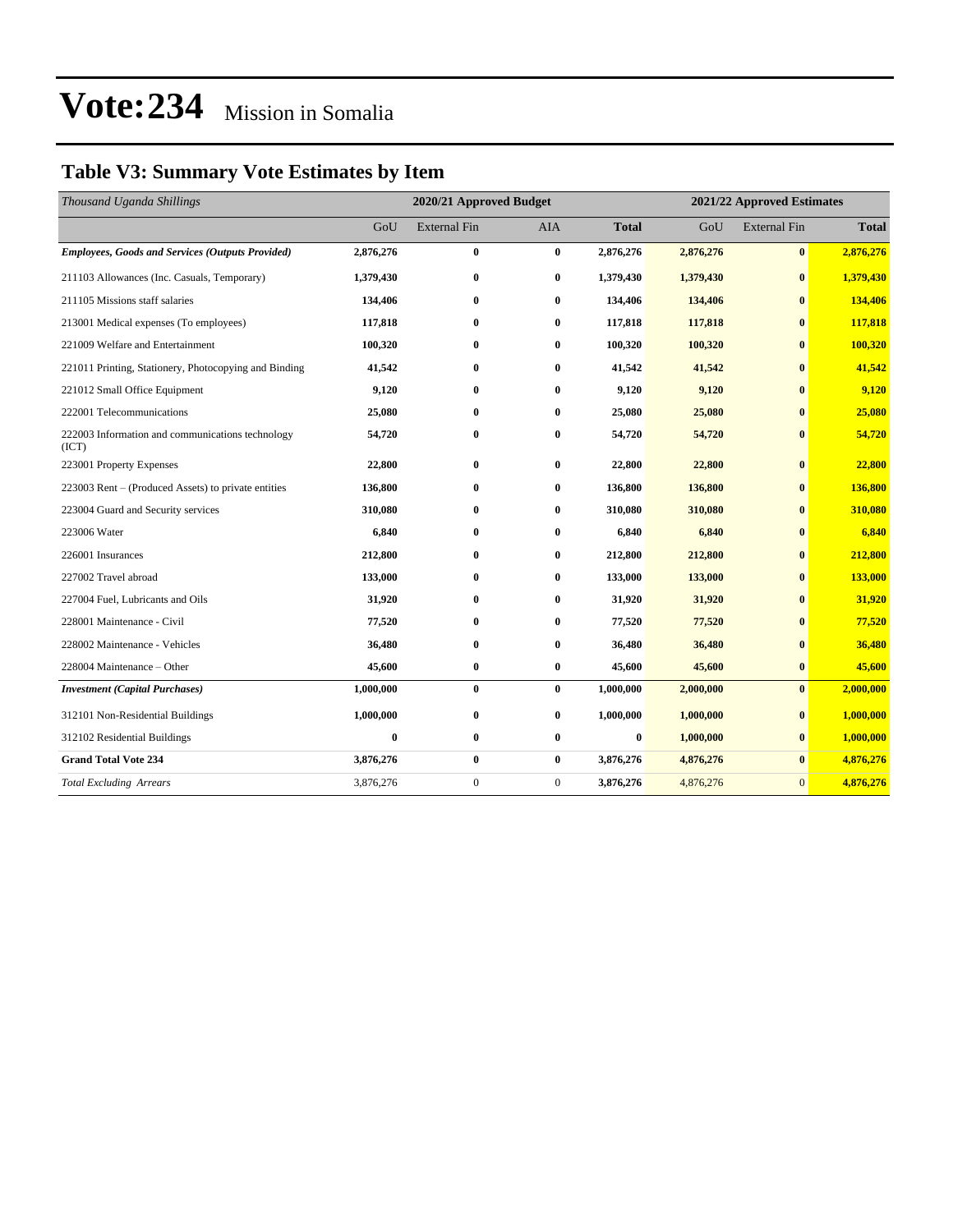#### **Table V4: Detailed Estimates by Sub-SubProgramme, Department,Project and Budget Output and Item**

#### *Sub-SubProgrammme 52 Overseas Mission Services*

*Recurrent Budget Estimates*

#### **Department 01 Headquarters Mogadishu**

| Thousand Uganda Shillings                              | 2020/21 Approved Budget |                  |                  |              | 2021/22 Approved Estimates |              |              |  |
|--------------------------------------------------------|-------------------------|------------------|------------------|--------------|----------------------------|--------------|--------------|--|
| <b>Outputs Provided</b>                                | Wage                    | Non Wage         | AIA              | <b>Total</b> | Wage                       | Non Wage     | <b>Total</b> |  |
| <b>Budget Output 165201 Cooperation frameworks</b>     |                         |                  |                  |              |                            |              |              |  |
| 211103 Allowances (Inc. Casuals, Temporary)            | $\boldsymbol{0}$        | 896,906          | $\mathbf{0}$     | 896,906      | $\mathbf{0}$               | 896,906      | 896,906      |  |
| 211105 Missions staff salaries                         | 134,406                 | $\boldsymbol{0}$ | $\overline{0}$   | 134,406      | 134,406                    | $\mathbf{0}$ | 134,406      |  |
| 213001 Medical expenses (To employees)                 | $\boldsymbol{0}$        | 76,582           | $\mathbf{0}$     | 76,582       | $\mathbf{0}$               | 76,582       | 76,582       |  |
| 221009 Welfare and Entertainment                       | $\boldsymbol{0}$        | 65,208           | $\mathbf{0}$     | 65,208       | $\mathbf{0}$               | 65,208       | 65,208       |  |
| 221011 Printing, Stationery, Photocopying and Binding  | $\boldsymbol{0}$        | 27,002           | $\boldsymbol{0}$ | 27,002       | $\mathbf{0}$               | 27,002       | 27,002       |  |
| 221012 Small Office Equipment                          | $\boldsymbol{0}$        | 5,928            | $\boldsymbol{0}$ | 5,928        | $\mathbf{0}$               | 5,928        | 5,928        |  |
| 222001 Telecommunications                              | $\boldsymbol{0}$        | 16,302           | $\overline{0}$   | 16,302       | $\mathbf{0}$               | 16,302       | 16,302       |  |
| 222003 Information and communications technology (ICT) | $\boldsymbol{0}$        | 35,568           | $\mathbf{0}$     | 35,568       | $\mathbf{0}$               | 35,568       | 35,568       |  |
| 223001 Property Expenses                               | $\boldsymbol{0}$        | 14,820           | $\mathbf{0}$     | 14,820       | $\mathbf{0}$               | 14,820       | 14,820       |  |
| 223003 Rent – (Produced Assets) to private entities    | $\boldsymbol{0}$        | 88,920           | $\mathbf{0}$     | 88,920       | $\mathbf{0}$               | 88,920       | 88,920       |  |
| 223004 Guard and Security services                     | $\boldsymbol{0}$        | 201,552          | $\boldsymbol{0}$ | 201,552      | $\mathbf{0}$               | 201,552      | 201,552      |  |
| 223006 Water                                           | $\boldsymbol{0}$        | 4,446            | $\mathbf{0}$     | 4,446        | $\mathbf{0}$               | 4,446        | 4,446        |  |
| 226001 Insurances                                      | $\boldsymbol{0}$        | 138,320          | $\mathbf{0}$     | 138,320      | $\mathbf{0}$               | 138,320      | 138,320      |  |
| 227002 Travel abroad                                   | $\boldsymbol{0}$        | 86,450           | $\mathbf{0}$     | 86,450       | $\mathbf{0}$               | 86,450       | 86,450       |  |
| 227004 Fuel, Lubricants and Oils                       | $\boldsymbol{0}$        | 20,748           | $\mathbf{0}$     | 20,748       | $\mathbf{0}$               | 20,748       | 20,748       |  |
| 228001 Maintenance - Civil                             | $\boldsymbol{0}$        | 50,388           | $\boldsymbol{0}$ | 50,388       | $\mathbf{0}$               | 50,388       | 50,388       |  |
| 228002 Maintenance - Vehicles                          | $\boldsymbol{0}$        | 23,712           | $\mathbf{0}$     | 23,712       | $\mathbf{0}$               | 23,712       | 23,712       |  |
| 228004 Maintenance – Other                             | $\boldsymbol{0}$        | 29,640           | $\boldsymbol{0}$ | 29,640       | $\mathbf{0}$               | 29,640       | 29,640       |  |
| <b>Total Cost of Budget Output 01</b>                  | 134,406                 | 1,782,492        | 0                | 1,916,898    | 134,406                    | 1,782,492    | 1,916,898    |  |
| <b>Budget Output 165202 Consulars services</b>         |                         |                  |                  |              |                            |              |              |  |
| 211103 Allowances (Inc. Casuals, Temporary)            | $\boldsymbol{0}$        | 482,524          | $\overline{0}$   | 482,524      | $\mathbf{0}$               | 482,524      | 482,524      |  |
| 213001 Medical expenses (To employees)                 | $\boldsymbol{0}$        | 41,236           | $\mathbf{0}$     | 41,236       | $\boldsymbol{0}$           | 41,236       | 41,236       |  |
| 221009 Welfare and Entertainment                       | $\boldsymbol{0}$        | 35,112           | $\mathbf{0}$     | 35,112       | $\mathbf{0}$               | 35,112       | 35,112       |  |
| 221011 Printing, Stationery, Photocopying and Binding  | $\boldsymbol{0}$        | 14,540           | $\mathbf{0}$     | 14,540       | $\mathbf{0}$               | 14,540       | 14,540       |  |
| 221012 Small Office Equipment                          | $\boldsymbol{0}$        | 3,192            | $\mathbf{0}$     | 3,192        | $\mathbf{0}$               | 3,192        | 3,192        |  |
| 222001 Telecommunications                              | $\boldsymbol{0}$        | 8,778            | $\mathbf{0}$     | 8,778        | $\mathbf{0}$               | 8,778        | 8,778        |  |
| 222003 Information and communications technology (ICT) | $\boldsymbol{0}$        | 19,152           | $\mathbf{0}$     | 19,152       | $\mathbf{0}$               | 19,152       | 19,152       |  |
| 223001 Property Expenses                               | $\boldsymbol{0}$        | 7,980            | $\boldsymbol{0}$ | 7,980        | $\mathbf{0}$               | 7,980        | 7,980        |  |
| 223003 Rent – (Produced Assets) to private entities    | $\boldsymbol{0}$        | 47,880           | $\overline{0}$   | 47,880       | $\mathbf{0}$               | 47,880       | 47,880       |  |
| 223004 Guard and Security services                     | $\boldsymbol{0}$        | 108,528          | $\boldsymbol{0}$ | 108,528      | $\mathbf{0}$               | 108,528      | 108,528      |  |
| 223006 Water                                           | $\boldsymbol{0}$        | 2,394            | $\boldsymbol{0}$ | 2,394        | $\boldsymbol{0}$           | 2,394        | 2,394        |  |
| 226001 Insurances                                      | $\boldsymbol{0}$        | 74,480           | $\boldsymbol{0}$ | 74,480       | $\mathbf{0}$               | 74,480       | 74,480       |  |
| 227002 Travel abroad                                   | $\boldsymbol{0}$        | 46,550           | $\boldsymbol{0}$ | 46,550       | $\mathbf{0}$               | 46,550       | 46,550       |  |
| 227004 Fuel, Lubricants and Oils                       | $\boldsymbol{0}$        | 11,172           | $\boldsymbol{0}$ | 11,172       | $\mathbf{0}$               | 11,172       | 11,172       |  |
| 228001 Maintenance - Civil                             | $\boldsymbol{0}$        | 27,132           | $\boldsymbol{0}$ | 27,132       | $\boldsymbol{0}$           | 27,132       | 27,132       |  |